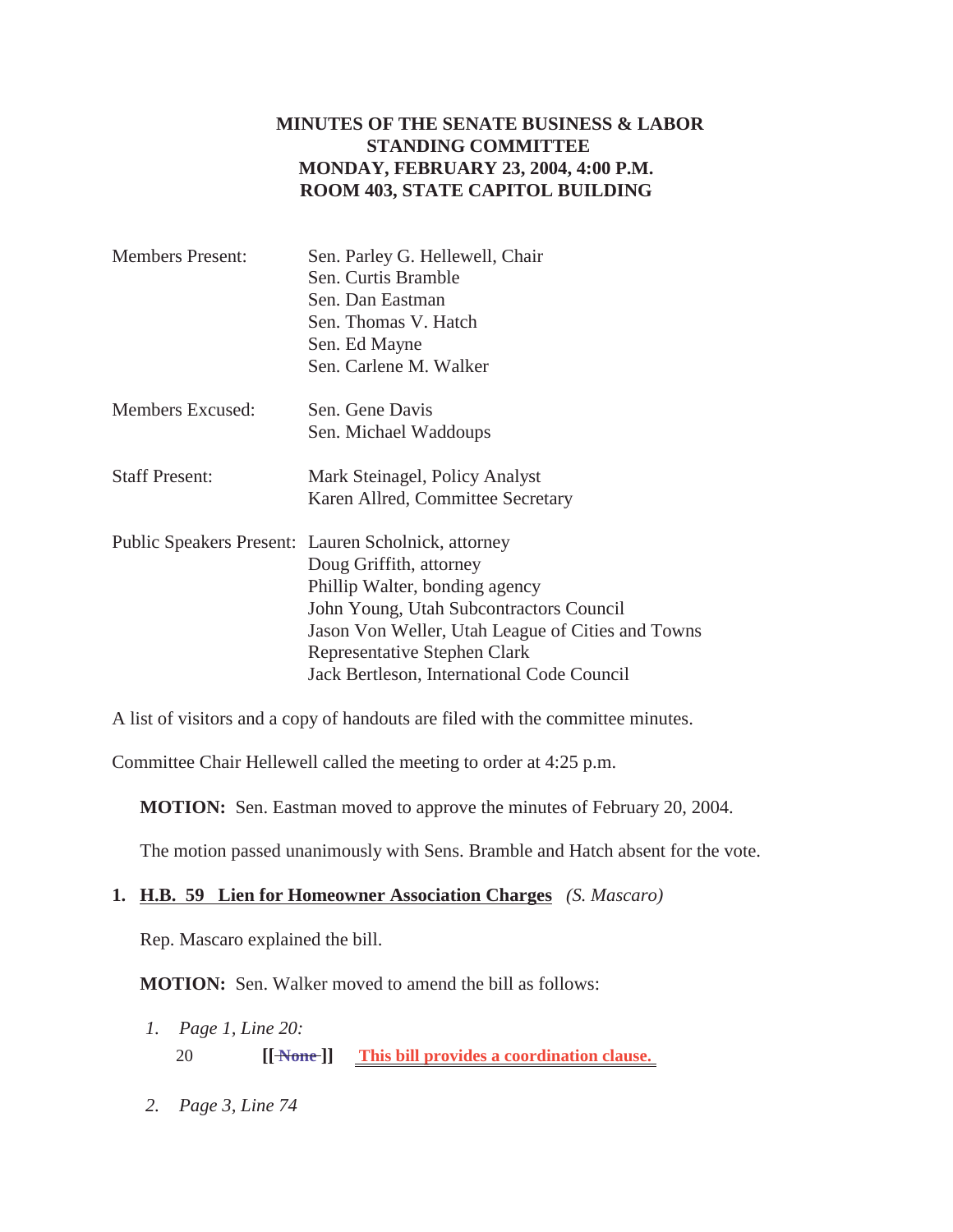## *House Floor Amendments 2-10-2004:*

74 (ii) a mailing address of the homeowner association. Section 4. **Coordinating S.B. 129 with H.B. 59.** If this H.B. 59 and S.B. 129, Community Associations, both pass, it is the intent of the Legislature that the Office of Legislative Research and General Counsel in preparing the Utah Code database for publication, shall coordinate the enactment of H.B. 59 with S.B. 129 so that: (1) Sections 57-24-1, 57-24-2, and 57-24-3 from H.B. 59 will not be enacted; and (2) Section 57-8a-203, enacted in S.B. 129, shall be modified so that: (a) Subsection 57-8a-203(1)(b)(ii) shall be deleted and replaced with the following: "(ii) encumbrances on the interest of the lot owner recorded prior to the date of the recording of notice of lien described in Subsection (1)(b)."; and (b) Subsection 57-24-3(3), enacted in H.B. 59, shall be renumbered as Subsection 57-8a-203(5) in S.B. 129 and modified as follows: "(5) A lien described in this section is valid only if: (a) the association maintains current records for its officers, directors, and trustees with the Division of Corporations and Commercial Code; and (b) the recording of notice of lien contains: (i) a day time telephone number of the association; and (ii) a mailing address of the association."

The motion passed unanimously with Sens. Bramble and Hatch absent for the vote.

**MOTION:** Sen. Walker moved to pass the bill out favorably as amended.

The motion passed unanimously with Sens. Bramble and Hatch absent for the vote.

# **2. H.B. 213 Changes to Investment Advisory Committee** *(D. Clark)*

Rep. Clark explained the bill.

**MOTION:** Senator Eastman moved to pass the bill out favorably.

The motion passed unanimously with Sens. Bramble and Hatch absent for the vote.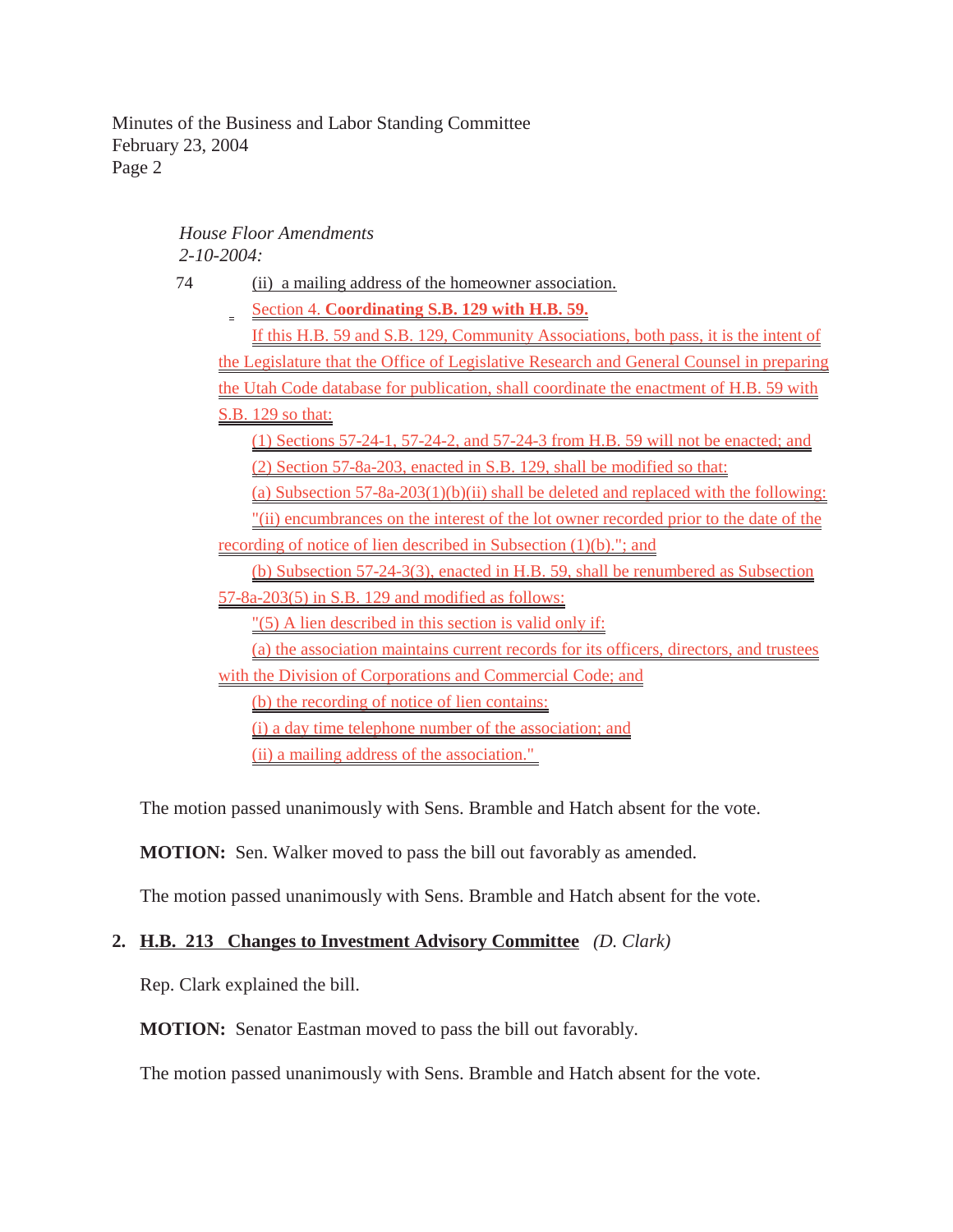**MOTION:** Sen. Eastman moved that the bill be placed on the Consent Calendar.

The motion passed unanimously with Sens. Bramble and Hatch absent for the vote.

### **3. H.B. 238 Workers' Compensation Access to Medical Records** *(J. Alexander)*

Rep. Alexander explained the bill.

**MOTION:** Sen. Mayne moved to pass the bill out favorably.

The motion passed unanimously with Sens. Bramble and Hatch absent for the vote.

## **4. S.B. 239 Unfair Competition Act** *(M. Dmitrich)*

Sen. Dmitrich explained the bill.

**MOTION:** Sen. Eastman moved to adopt **2nd Sub. S.B. 239**.

The motion passed unanimously with Sens. Bramble and Hatch absent fo the vote.

**MOTION:** Sen. Walker moved to amend the bill as follows:

- *1. Page 2, Line 31:* 31 (b) leads to a material diminution in value of **[[ intangible ]] intellectual**  property.
- *2. Page 2, Line 34:* 34 value of **[[ intangible ]] intellectual** property that is less than or equal to \$20,000; or
- *3. Page 2, Line 36:* 36 value of [[intangible ]] intellectual property that is greater than \$20,000.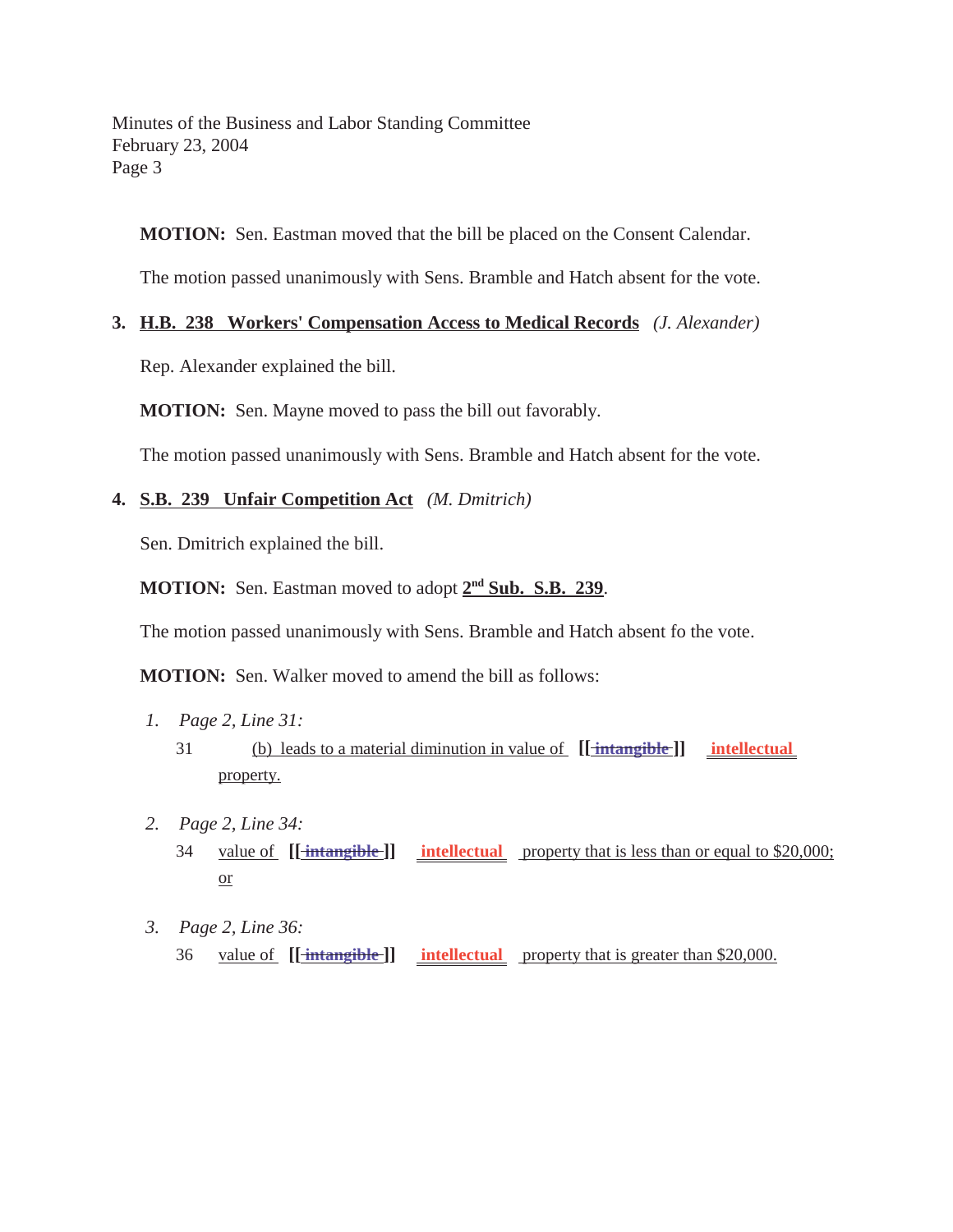The motion passed uanimously with Sens. Bramble and Hatch absent for the vote.

Lauren Scholnick, attorney, spoke in support of the bill.

**MOTION:** Sen. Mayne moved to pass the bill out favorably as substituted and amended.

The motion passed unanimously with Sens. Bramble and Hatch absent for the vote.

**MOTION :** Sen. Walker moved that the bill be considered read for the first time.

The motion passed unanimously with Sens. Bramble and Hatch absent for the vote.

## **5. H.B. 219 Construction Bond Amendments** *(M. Morley)*

Rep. Morley explained the bill.

Doug Griffith, attorney, spoke in opposition to the bill.

**MOTION:** Sen. Walker moved to amend the bill as follows:

- *1. Page 2, Lines 37 through 37a House Floor Amendments 2-10-2004:*
	- 37 (iii) an improvement upon land **THAT IS NOT ASSOCIATED WITH A SINGLE FAMILY**
	- 37a **DETACHED HOUSING** [[<del>OR A RESIDENTIAL SUBDIVISION</del>]]  $\hat{\mathbf{h}}$  <u>.</u>
- *2. Page 2, Lines 47 through 50a House Floor Amendments 2-10-2004:*
	- 47 (d) (i) "Residential construction" means the construction, alteration, or repair of:
	- 48 (A) single family detached housing; or
	- 49 (B) multifamily attached housing up to and including  $\hat{a}$  **h** [[+]] **duplex** [[+]]  $[$   $[$   $\uparrow$   $\uparrow$   $\uparrow$   $\uparrow$   $\uparrow$   $\uparrow$   $\uparrow$   $\uparrow$   $\uparrow$   $\downarrow$   $\uparrow$   $\downarrow$   $\downarrow$   $\downarrow$   $\downarrow$   $\downarrow$   $\downarrow$   $\downarrow$   $\downarrow$   $\downarrow$   $\downarrow$   $\downarrow$   $\downarrow$   $\downarrow$   $\downarrow$   $\downarrow$   $\downarrow$   $\downarrow$   $\downarrow$   $\downarrow$   $\downarrow$   $\downarrow$   $\downarrow$   $\downarrow$   $\downarrow$   $\down$

50 (ii) "Residential construction" includes rental housing **[[ AND RESIDENTIAL** 50a **SUBDIVISIONS ]**  $\hat{\mathbf{h}}$  .

The motion passed unanimously with Sens. Bramle and Hatch absent for the vote.